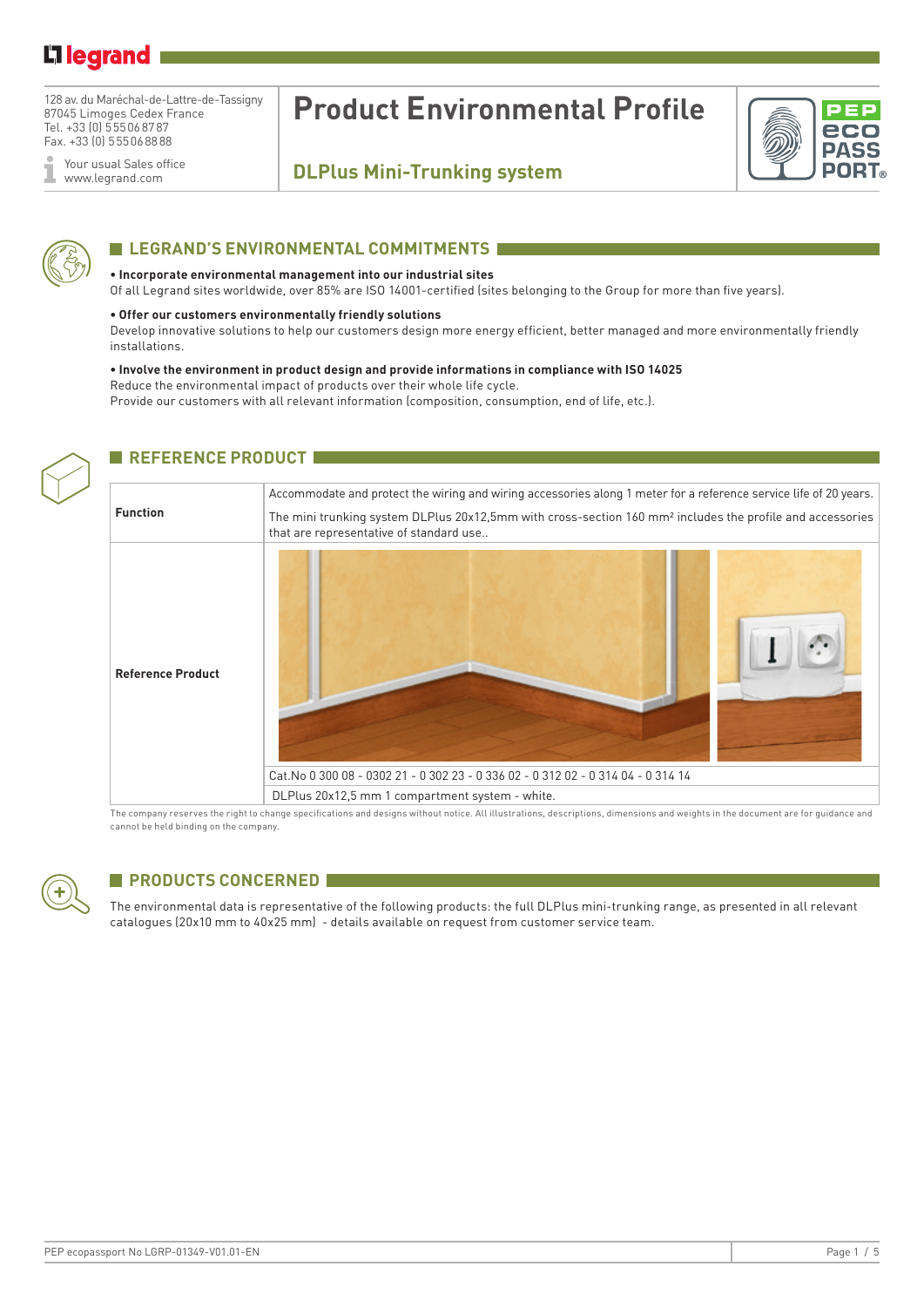## Li legrand

128 av. du Maréchal-de-Lattre-de-Tassigny 87045 Limoges Cedex France Tel. +33 (0) 555068787 Fax. +33 (0) 555068888

Your usual Sales office I www.legrand.com

# **Product Environmental Profile**



## **DLPlus Mini-Trunking system**



## **CONSTITUENT MATERIALS**

This Reference Product contains no substances prohibited by the regulations applicable at the time of its introduction to the market. It respects the restrictions on use of hazardous substances as defined in the RoHS directive 2011/65/EU amended by delegated directive (EU) 2015/863, and its amendment 2017/2102/EU.

| Total weight of<br><b>Reference Product</b> |         | 141 g (all packaging included) |         |                      |       |
|---------------------------------------------|---------|--------------------------------|---------|----------------------|-------|
| Plastics as % of weight                     |         | Metals as % of weight          |         | Other as % of weight |       |
| <b>PVC</b>                                  | 76.8%   | Steel                          | < 0.1 % |                      |       |
| ABS                                         | 9.6%    |                                |         |                      |       |
| <b>PP</b>                                   | 0.4%    |                                |         |                      |       |
| <b>SBS</b>                                  | 0.1%    |                                |         |                      |       |
| <b>PE</b>                                   | < 0.1 % |                                |         |                      |       |
|                                             |         |                                |         |                      |       |
|                                             |         | Packaging as % of weight       |         |                      |       |
| <b>PP</b>                                   | 0.4%    |                                |         | Paper                | 8.4%  |
| <b>PE</b>                                   | < 0.1 % |                                |         | Wood                 | 4.3%  |
| <b>PVC</b>                                  | < 0.1 % |                                |         |                      |       |
|                                             |         |                                |         |                      |       |
| <b>Total plastics</b>                       | 87.3%   | <b>Total metals</b>            | $0.0\%$ | <b>Total others</b>  | 12.7% |

Estimated recycled material content: 7 % by mass.



## **MANUFACTURE**

This Reference Product comes from a site that has received ISO14001 certification.



## **N** DISTRIBUTION

Products are distributed from logistics centres located with a view to optimize transport efficiency. The Reference Product is therefore transported over an average distance of 646 km by road, 105 km by air, 1369 km by sea from our warehouse to the local point of distribution into the market all around the world.

Packaging is compliant with applicable regulation. At their end of life, its recyclability rate is 94 % (in % of packaging weight).



## **N** INSTALLATION

For the installation of the product, only standard tools are needed.



#### **N** USE

Under normal conditions of use, this product requires no servicing, no maintenance or additional products.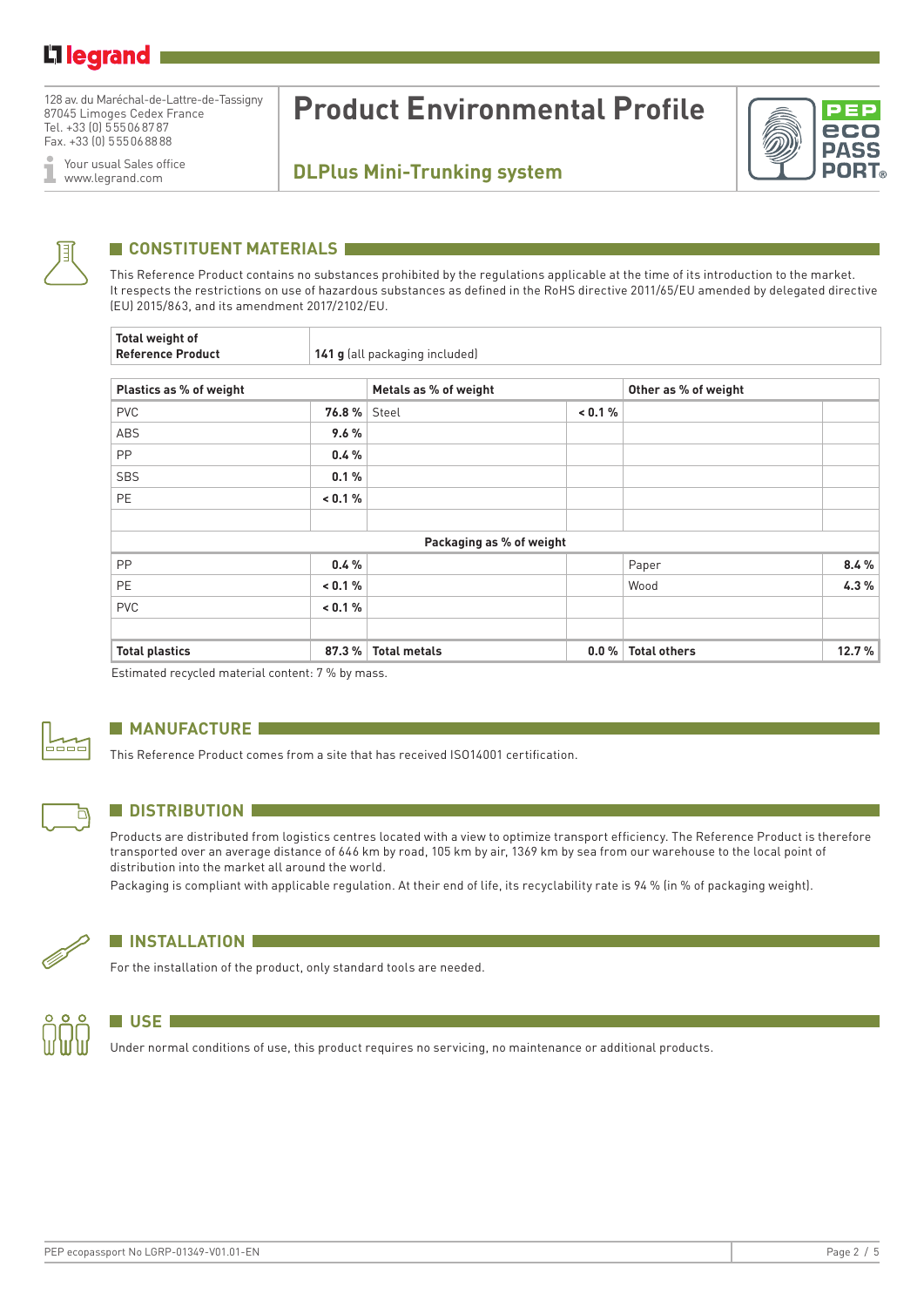## Li legrand

128 av. du Maréchal-de-Lattre-de-Tassigny 87045 Limoges Cedex France Tel. +33 (0) 555068787 Fax. +33 (0) 555068888

Your usual Sales office Ĩ www.legrand.com

# **Product Environmental Profile**

## **DLPlus Mini-Trunking system**



## **END OF LIFE**

The product end of life factors are taken into account during the design phase. Dismantling and sorting of components or materials is made as easy as possible with a view to recycling or failing that, another form of reuse.

#### **• Recyclability rate:**

Calculated using the method described in technical report IEC/TR 62635, the recyclability rate of the product is estimated at 94 %. This value is based on data collected from a technological channel operating on an industrial basis. It does not pre-validate the effective use of this channel for the end of life of this product.

Separated into:

| .                                         |           |
|-------------------------------------------|-----------|
| - plastic materials (excluding packaging) | :82%      |
| - metal materials (excluding packaging)   | $: 0 \%$  |
| - other materials (excluding packaging)   | $: 0 \%$  |
| - packaging (all types of materials)      | $: 12 \%$ |



## **ENVIRONMENTAL IMPACTS**

The evaluation of environmental impacts examines the stages of the Reference Product life cycle: manufacturing, distribution, installation, use and end of life. It is representative from worlwide marketed products.

| Manufacture                   | Materials and components of the product, all transport for the manufacturing, the packaging and the waste generated<br>by the manufacturing.                                                                                                                                                                            |  |  |  |
|-------------------------------|-------------------------------------------------------------------------------------------------------------------------------------------------------------------------------------------------------------------------------------------------------------------------------------------------------------------------|--|--|--|
| <b>Distribution</b>           | Transport between the last Group distribution centre and an average delivery point in the sales area.                                                                                                                                                                                                                   |  |  |  |
| <b>Installation</b>           | The end of life of the packaging.                                                                                                                                                                                                                                                                                       |  |  |  |
| <b>Use</b>                    | . Product category: PSR-0003-ed1.1-EN-2015 10 16 - 3.3.1.1 installation trunking systems - mini-trunking.<br>• Use scenario: no energy consumption during the 20 years working life. This modelling duration does not constitute<br>a minimum durabilty requirement.<br>• Energy model: Electricity Mix; France - 2008. |  |  |  |
| End of life                   | The default end of life scenario maximizing the impacts.                                                                                                                                                                                                                                                                |  |  |  |
| Software and<br>database used | EIME & database CODDE-2018-11                                                                                                                                                                                                                                                                                           |  |  |  |

For each phase, the following modelling elements were taken in account: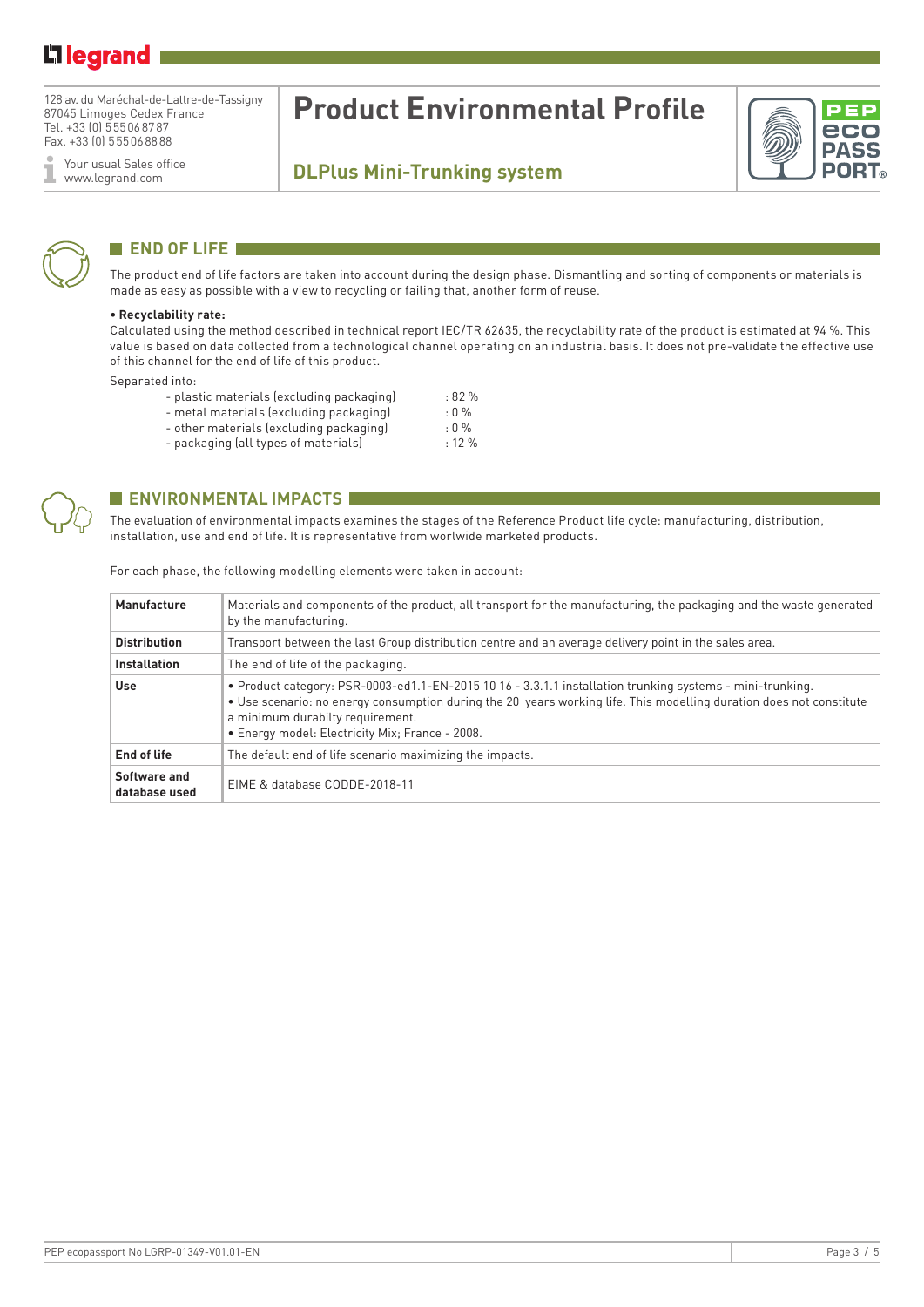## L<sub>1</sub> legrand

128 av. du Maréchal-de-Lattre-de-Tassigny 87045 Limoges Cedex France Tel. +33 (0) 555068787 Fax. +33 (0) 555068888

Your usual Sales office ĭ www.legrand.com

# **Product Environmental Profile**





## **SELECTION OF ENVIRONMENTAL IMPACTS**

|                                                            | <b>Total for Life cycle</b> |                            | Raw<br>material and<br>manufacture |      | <b>Distribution</b>         |     | <b>Installation</b>   |    | <b>Use</b>                                                                 |       | <b>End of life</b> |          |
|------------------------------------------------------------|-----------------------------|----------------------------|------------------------------------|------|-----------------------------|-----|-----------------------|----|----------------------------------------------------------------------------|-------|--------------------|----------|
| Global warming                                             |                             | 5,77E-01   kgCO, eq.       | $5,23E-01$                         | 91%  | 3.80E-02                    | 7%  | $1,51E-03$ < 1 %      |    | $0.00E + 00$                                                               | $0\%$ | 1,47E-02           | 3%       |
| <b>Ozone depletion</b>                                     | 1,10E-07                    | kgCFC-11 eg.               |                                    |      | $1.09E - 07$ 100 % 6.08E-11 |     | $\leq$ 1 %   1,77E-11 |    | $\leq 1\%$ 0.00E+00                                                        | $0\%$ | $3,76E-10$         | $< 1 \%$ |
| <b>Acidification of soils</b><br>and water                 | 1,32E-03                    | kgSO, eq.                  | $1.06E-03$                         | 80%  | $1.97E - 04$                | 15% | $6.76E-06$            |    | $< 1 \%$ 0.00E+00                                                          | $0\%$ | 5.60E-05           | 4 %      |
| <b>Water eutrophication</b>                                |                             | 3,54E-04   $kg(PO2)3- eq.$ | $2.50E-04$                         | 71 % | 3.32E-05                    | 9%  | $6.24E-06$            | 2% | $0.00E + 00$                                                               | $0\%$ | 6.38E-05           | 18%      |
| <b>Photochemical ozone</b><br>formation                    |                             | 1,31E-04   $kgC_2H_2$ eq.  | $1,14E-04$                         | 87%  | $1.20E-05$                  | 9%  | $4,91E-07$            |    | $< 1 % 0.00E+00$                                                           | $0\%$ | 4.37E-06           | 3%       |
| <b>Depletion of abiotic</b><br>resources - elements        | 5,45E-07                    | kgSb eq.                   |                                    |      | $5,43E-07$ 100 % 1.51E-09   |     | $< 1 \%$ 7.44E-11     |    | $\leq 1\%$ 0.00E+00                                                        | $0\%$ | $9,47E-10$         | $< 1 \%$ |
| <b>Total use</b><br>of primary energy                      | 7,48E+00 MJ                 |                            | $6.77E + 00$                       | 90 % | 5.34E-01                    | 7%  | $1.95E-02$            |    | $< 1 \%$ 0.00E+00                                                          | $0\%$ | 1.60E-01           | 2%       |
| Net use<br>of fresh water                                  | $5,05E-02 \mid m^3$         |                            |                                    |      |                             |     |                       |    | 5,05E-02 <b>100 %</b> 3,49E-06 < <b>1 %</b> 6,72E-07 < <b>1 %</b> 0,00E+00 | $0\%$ | $1.29E - 05$       | 1%       |
| <b>Depletion of abiotic</b><br>resources - fossil<br>fuels | 4,80E+00 MJ                 |                            | 4,11E+00   <b>86 %</b>             |      | $5.31E-01$                  |     |                       |    | 11 % $  1.86E - 02   < 1 %   0.00E + 00  $                                 | $0\%$ | 1.43E-01           | 3%       |
| <b>Water pollution</b>                                     | $1.32E+02 \, m^3$           |                            | $1.24E + 02$                       | 94 % | $6.22E + 00$                | 5 % | $2.17E-01$            |    | $< 1 \%$ 0.00E+00                                                          | $0\%$ | 1.66E+00           | 1%       |
| Air pollution                                              | 6,19E+01                    | m <sup>3</sup>             | $5,88E+01$                         | 95 % | $1.19E + 00$                | 2%  | $1.61E - 01$          |    | $\leq 1\%$ 0.00E+00                                                        | $0\%$ | $1.74E + 00$       | 3%       |

The values of the 27 impacts defined in the PCR-ed3-EN-2015 04 02 are available in the digital database of pep-ecopassport.org website.